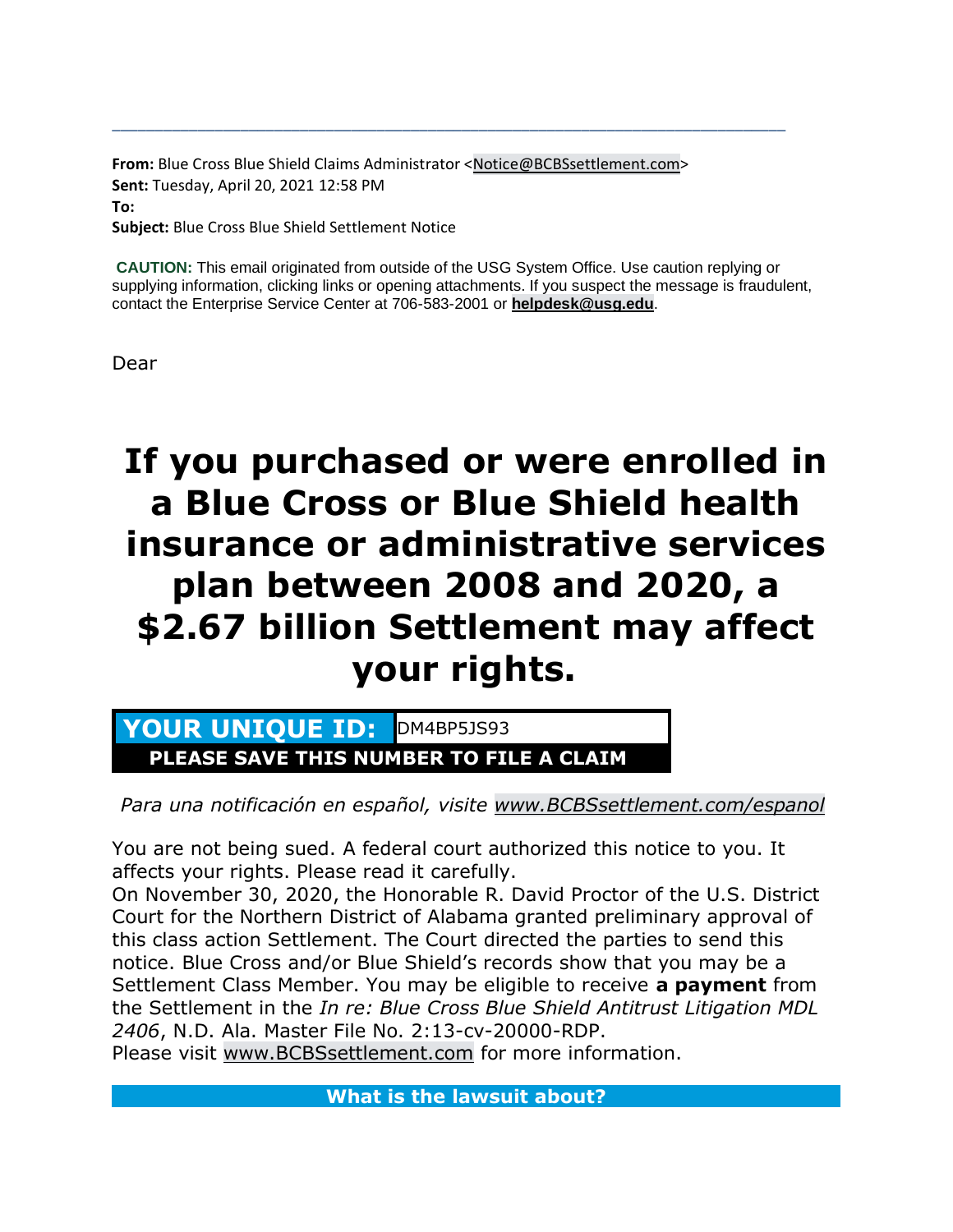Plaintiffs claim that the Blue Cross Blue Shield Association and Settling Individual Blue Plans (collectively, "Settling Defendants") violated antitrust laws by entering into an agreement not to compete with each other and to limit competition among themselves in selling health insurance and administrative services for health insurance. Settling Defendants deny all claims. The Settling Defendants have asserted that their conduct results in lower healthcare costs and greater access to care for their customers. The Court has not decided who is right.

### **Who is affected?**

You may be eligible to receive payment if you are an **Individual, Insured Group** (and their employees) or **Self-Funded Account** (and their employees) that purchased or were enrolled in a Blue Cross or Blue Shield health insurance or administrative services plan during one of the two Settlement Class Periods. Government accounts are excluded from the Class.

The Settlement Class Period for **Individuals** and **Insured Groups** is from February 7, 2008, through October 16, 2020. The Settlement Class Period for **Self-Funded Accounts** is from September 1, 2015 through October 16, 2020. Dependents, beneficiaries (including minors), and non-employees are **NOT** eligible to receive payment.

All **Individuals**, **Insured Groups**, and **Self-Funded Accounts** that purchased or were enrolled in a Blue Cross or Blue Shield health insurance or administrative services plan during the applicable Class Period will also benefit from the parts of the Settlement requiring Settling Defendants to change certain of their practices that were alleged to be anticompetitive. Dependents, beneficiaries (including minors), and non-employees will benefit from this part of the Settlement.

For more details about who is affected visit www.BCBSsettlement.com.

## **What can you get from the Settlement?**

Class Members who submit valid claims may receive a cash payment from the Net Settlement Fund. The Net Settlement Fund is estimated to be approximately \$1.9 billion. This is after deducting attorneys' fees, administration expenses and other costs from the \$2.67 billion Settlement Fund. For more details on the Plan of Distribution, read the Long Form Notice available at www.BCBSsettlement.com. You can also call (888) 681-1142. Settling Defendants also agreed to make changes in the way they do business to increase the opportunities for competition in the market for health insurance.

#### **How do you get a payment?**

You must submit a valid claim online at www.BCBSsettlement.com or postmarked by mail no later than **November 5, 2021**. Claim Forms are available at www.BCBSsettlement.com or may be requested by calling (888) 681-1142.